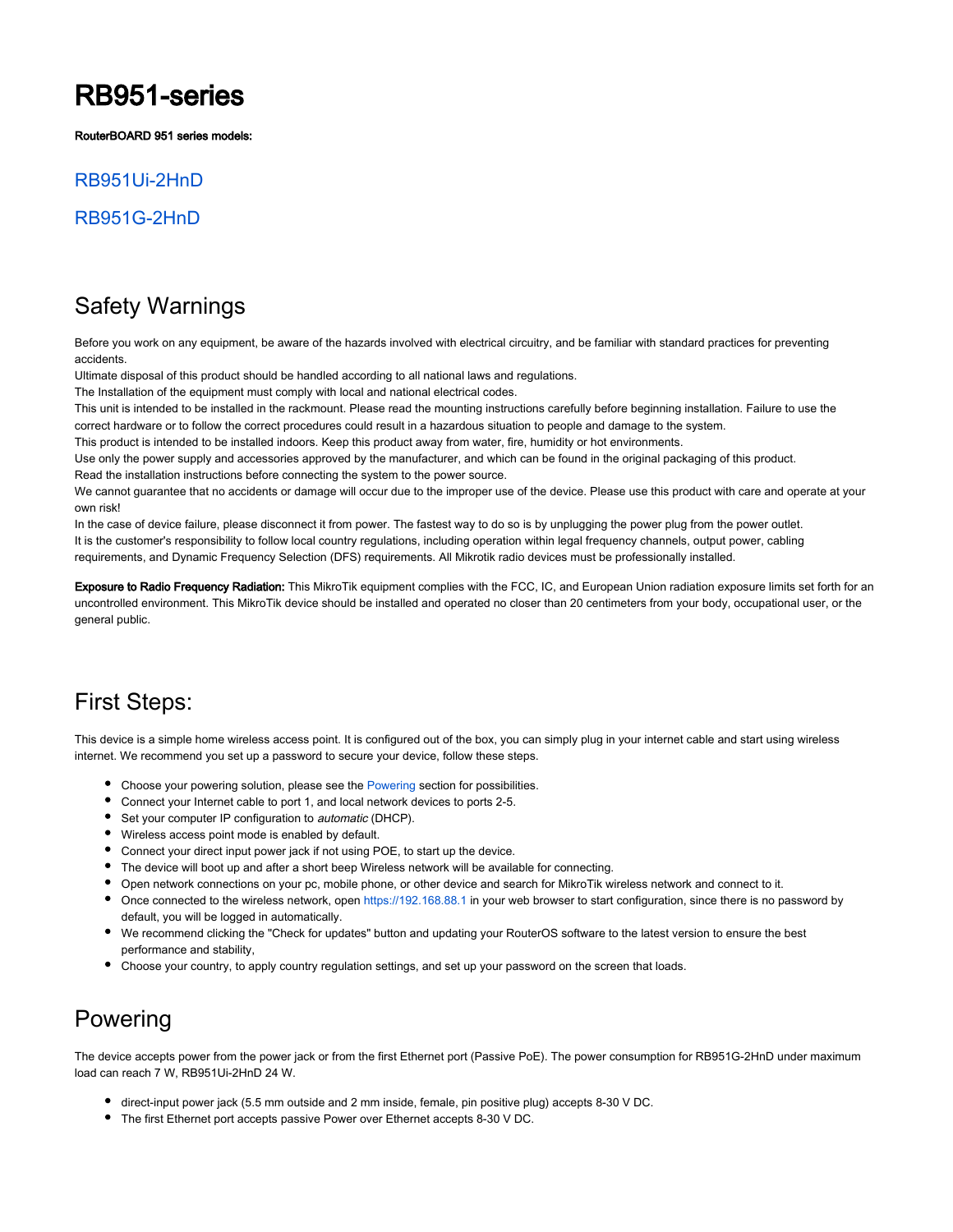On the RB951Ui model, the Ether5 port supports PoE output for powering other RouterBOARD devices. The port has an auto-detection feature, so you can connect Laptops and other non-PoE devices without damaging them. The PoE on Ether5 outputs approximately 2V below input voltage and supports up to 0.58A (So provided 24V PSU will provide 22V/0.58 A output to the Ether5 PoE port).

## **Configuration**

RouterOS includes many configuration options in addition to what is described in this document. We suggest starting here to get yourself accustomed to the possibilities: [https://mt.lv/help.](https://mt.lv/help) In case IP connection is not available, the Winbox tool [\(https://mt.lv/winbox](https://mt.lv/winbox)) can be used to connect to the MAC address of the device from the LAN side (all access is blocked from the internet port by default). For recovery purposes, it is possible to boot the device from the network, see section Buttons and Jumpers.

## Extension Slots and Ports

- Five individual Ethernet ports, supporting automatic cross/straight cable correction (Auto MDI/X), so you can use either straight or cross-over cables for connecting to other network devices.
- Integrated Wireless 2.4 GHz radio with onboard PIF antennas, max gain 2.5 dBi

### Buttons and Jumpers

RouterBOOT reset button (RESET, front panel) has three functions:

- Hold this button during boot time until LED light starts flashing, release the button to reset RouterOS configuration (total 5 seconds)
- Keep holding for 5 more seconds, LED turns solid, release now to turn on CAPs mode (total 10 seconds)
- Or Keep holding the button for 5 more seconds until LED turns off, then release it to make the RouterBOARD look for Netinstall servers (total 15 seconds)

## Operating System Support

The device supports RouterOS software version 6. The specific factory-installed version number is indicated in the RouterOS menu /system resource. Other operating systems have not been tested.

### **Notice**

- The Frequency band 5.470-5.725 GHz isn't allowed for commercial use.
- In case WLAN devices work with different ranges than the above regulations, then a customized firmware version from the manufacturer/supplier is required to be applied to the end-user equipment and also prevent the end-user from reconfiguration.
- For Outdoor Usage: End-user requires approval/license from the NTRA.
- Datasheet for any device is available on the official manufacturer website.
- Products with the letters "EG" at the end of their serial number have their wireless frequency range limited to 2.400 2.4835 GHz, the TX power is limited to 20dBm (EIRP).
- Products with the letters "EG" at the end of their serial number have their wireless frequency range limited to 5.150 5.250 GHz, the TX power is limited to 23dBm (EIRP).
- Products with the letters "EG" at the end of their serial number have their wireless frequency range limited to 5.250 5.350 GHz, the TX power is limited to 20dBm (EIRP).
- Please make sure the device has a lock package (firmware version from the manufacturer) which is required to be applied to the end-user equipment to prevent the end-user from reconfiguration. The product will be marked with country code "-EG". This device needs to be upgraded to the latest version to ensure compliance with local authority regulations! It is the end users responsibility to follow local country regulations, including operation within legal frequency channels, output power, cabling requirements, and Dynamic Frequency Selection (DFS) requirements. All MikroTik radio devices must be professionally installed.

To avoid pollution of the environment, please separate the device from household waste and dispose of it in a safe manner, such as in designated waste disposal sites. Familiarize yourself with the procedures for the proper transportation of the equipment to the designated disposal sites in your area.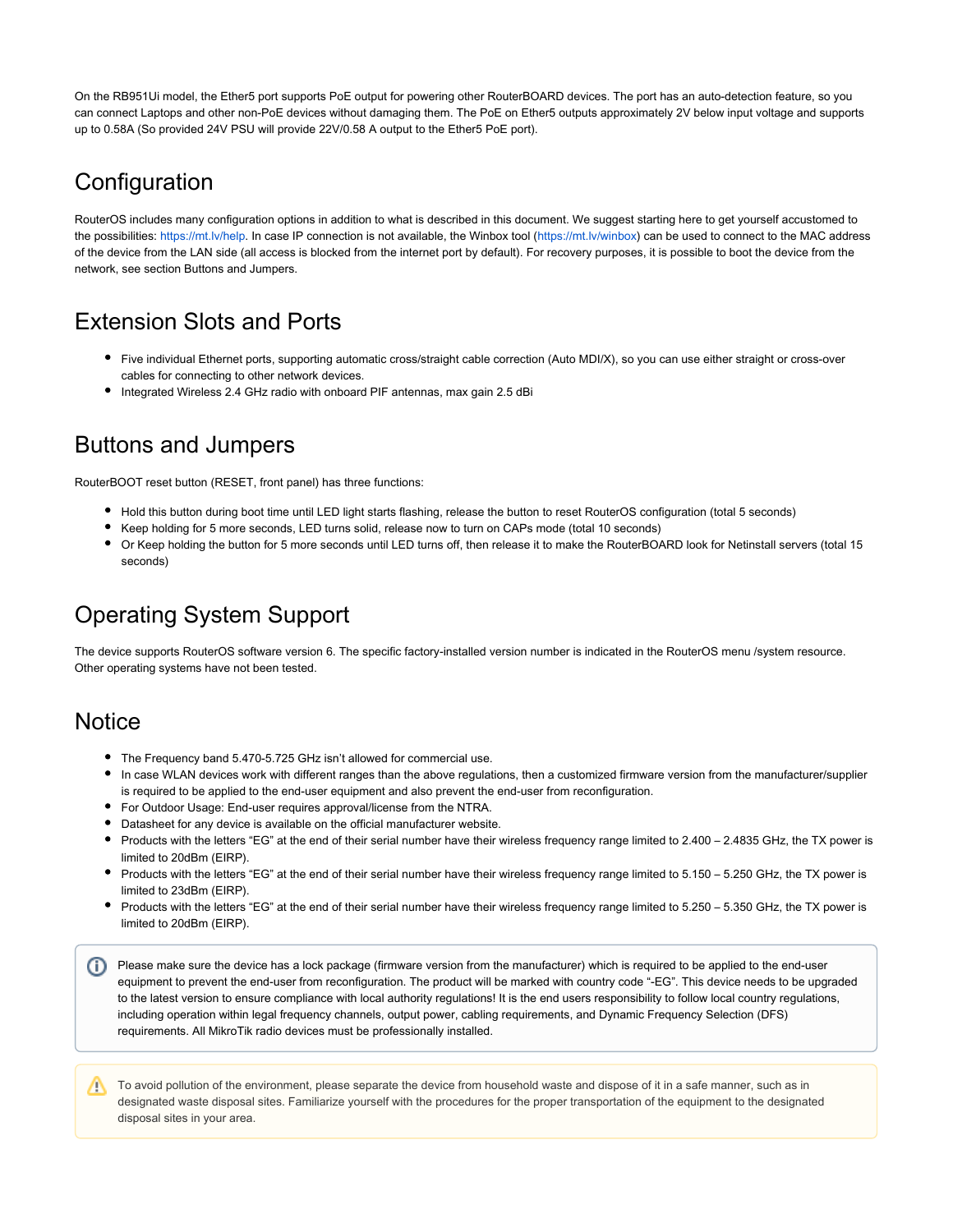## Model: [RB951G-2HnD](https://mikrotik.com/product/RB951G-2HnD)

### Federal Communication Commission Interference Statement



This equipment has been tested and found to comply with the limits for a Class B digital device, pursuant to Part 15 of the FCC Rules. These limits are designed to provide reasonable protection against harmful interference in a residential installation.

This equipment generates, uses and can radiate radio frequency energy and, if not installed and used in accordance with the instructions, may cause harmful interference to radio communications. However, there is no quarantee that interference will not occur in a particular installation. If this equipment does cause harmful interference to radio or television reception, which can be determined by turning the equipment off and on, the user is encouraged to try to correct the interference by one of the following measures:

- Reorient or relocate the receiving antenna.
- Increase the separation between the equipment and receiver.
- Connect the equipment into an outlet on a circuit different from that to which the receiver is connected.
- Consult the dealer or an experienced radio/TV technician for help.

FCC Caution: Any changes or modifications not expressly approved by the party responsible for compliance could void the user's authority to operate this equipment.

This device complies with Part 15 of the FCC Rules. Operation is subject to the following two conditions: (1) This device may not cause harmful interference, and (2) this device must accept any interference received, including interference that may cause undesired operation. This device and its antenna must not be co-located or operation in conjunction with any other antenna or transmitter.

#### IMPORTANT: Exposure to Radio Frequency Radiation.

This equipment complies with the FCC RF radiation exposure limits set forth for an uncontrolled environment. This equipment should be installed and operated with a minimum distance of 20 cm between the radiator and any part of your body.

### Innovation, Science and Economic Development Canada

This device complies with Industry Canada's licence-exempt RSS standard(s). Operation is subject to the following two conditions: (1) this device may not cause interference, and (2) this device must accept any interference, including interference that may cause undesired operation of the device. Le présent appareil est conforme aux CNR d'Industrie Canada applicables aux appareils radio exempts de licence. L'exploitation est autorisée aux deux conditions suivantes : (1) l'appareil ne doit pas produire de brouillage, et (2) l'utilisateur de l'appareil doit accepter tout brouillage radioélectrique subi, même si le brouillage est susceptible d'en compromettre le fonctionnement.

#### IMPORTANT: Exposure to Radio Frequency Radiation.

This equipment complies with the IC radiation exposure limits set forth for an uncontrolled environment. This equipment should be installed and operated with a minimum distance of 20 cm between the radiator and any part of your body.

Cet équipement est conforme aux limites d'exposition au rayonnement IC définies pour un environnement non contrôlé. Cet équipement doit être installé et utilisé à une distance minimale de 20 cm entre le radiateur et toute partie de votre corps.

This Class B digital apparatus complies with Canadian ICES-003.

Cet appareil numérique de la classe [B] est conforme à la norme NMB-003 du Canada.

CAN ICES-003 (B) / NMB-003 (B)

### Model: RB951Ui-2HnDr2

#### Federal Communication Commission Interference Statement

| Model        | FCC ID         |
|--------------|----------------|
| RB951Ui-2HnD | TV7RB951U-2HND |

This equipment has been tested and found to comply with the limits for a Class A digital device, pursuant to Part 15 of the FCC Rules. These limits are designed to provide reasonable protection against harmful interference in a commercial installation.

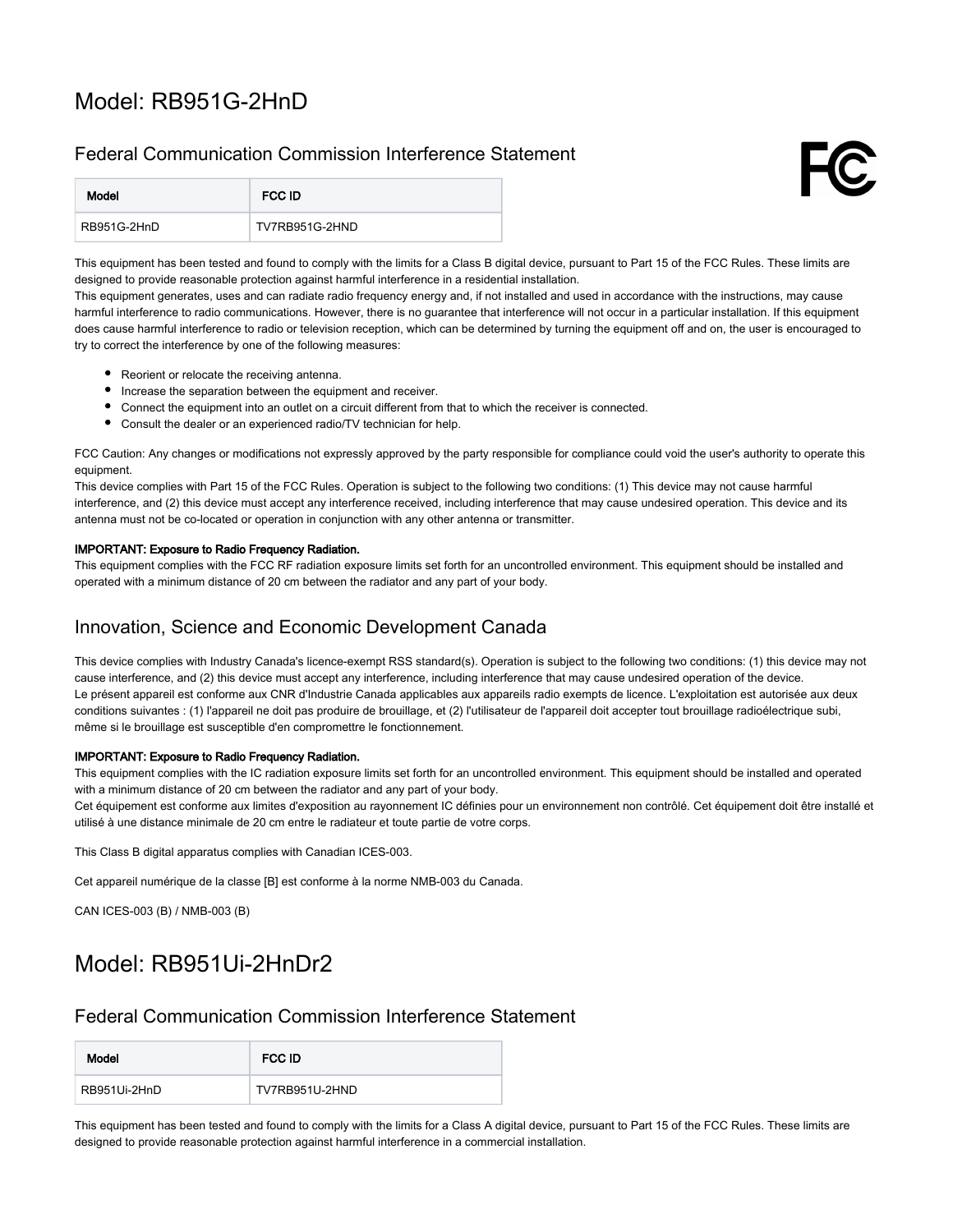This equipment generates, uses, and can radiate radio frequency energy and, if not installed and used in accordance with the instruction manual, may cause harmful interference to radio communications. Operation of this equipment in a residential area is likely to cause harmful interference in which case the user will be required to correct the interference at his own expense.



FCC Caution: Any changes or modifications not expressly approved by the party responsible for compliance could void the user's authority to operate this equipment.

This device complies with Part 15 of the FCC Rules. Operation is subject to the following two conditions: (1) This device may not cause harmful interference, and (2) this device must accept any interference received, including interference that may cause undesired operation. This device and its antenna must not be co-located or operation in conjunction with any other antenna or transmitter.

#### IMPORTANT: Exposure to Radio Frequency Radiation.

This equipment complies with the FCC RF radiation exposure limits set forth for an uncontrolled environment. This equipment should be installed and operated with a minimum distance of 20 cm between the radiator and any part of your body.

### Innovation, Science and Economic Development Canada

| Model        | ΙC             |
|--------------|----------------|
| RB951Ui-2HnD | 7442A-951U2HND |

This device complies with Industry Canada's licence-exempt RSS standard(s). Operation is subject to the following two conditions: (1) this device may not cause interference, and (2) this device must accept any interference, including interference that may cause undesired operation of the device. Le présent appareil est conforme aux CNR d'Industrie Canada applicables aux appareils radio exempts de licence. L'exploitation est autorisée aux deux conditions suivantes : (1) l'appareil ne doit pas produire de brouillage, et (2) l'utilisateur de l'appareil doit accepter tout brouillage radioélectrique subi, même si le brouillage est susceptible d'en compromettre le fonctionnement.

#### IMPORTANT: Exposure to Radio Frequency Radiation.

This equipment complies with the IC radiation exposure limits set forth for an uncontrolled environment. This equipment should be installed and operated with a minimum distance of 20 cm between the radiator and any part of your body.

Cet équipement est conforme aux limites d'exposition au rayonnement IC définies pour un environnement non contrôlé. Cet équipement doit être installé et utilisé à une distance minimale de 20 cm entre le radiateur et toute partie de votre corps.

This Class A digital apparatus complies with Canadian ICES-003.

Cet appareil numérique de la classe [A] est conforme à la norme NMB-003 du Canada.

CAN ICES-003 (A) / NMB-003 (A)

### UKCA marking



## Eurasian Conformity Mark

| Частотный диапазон | Мощность передатчика |
|--------------------|----------------------|
| 2400-2483.5 МГц    | $≤100$ MBT           |

\*Доступные частотные каналы могут различаться в зависимости от модели продукта и сертификации.

Информация о дате изготовления устройства указана в конце серийного номера на его наклейке через дробь. Первая цифра означает номер года (последняя цифра года), две последующие означают номер недели.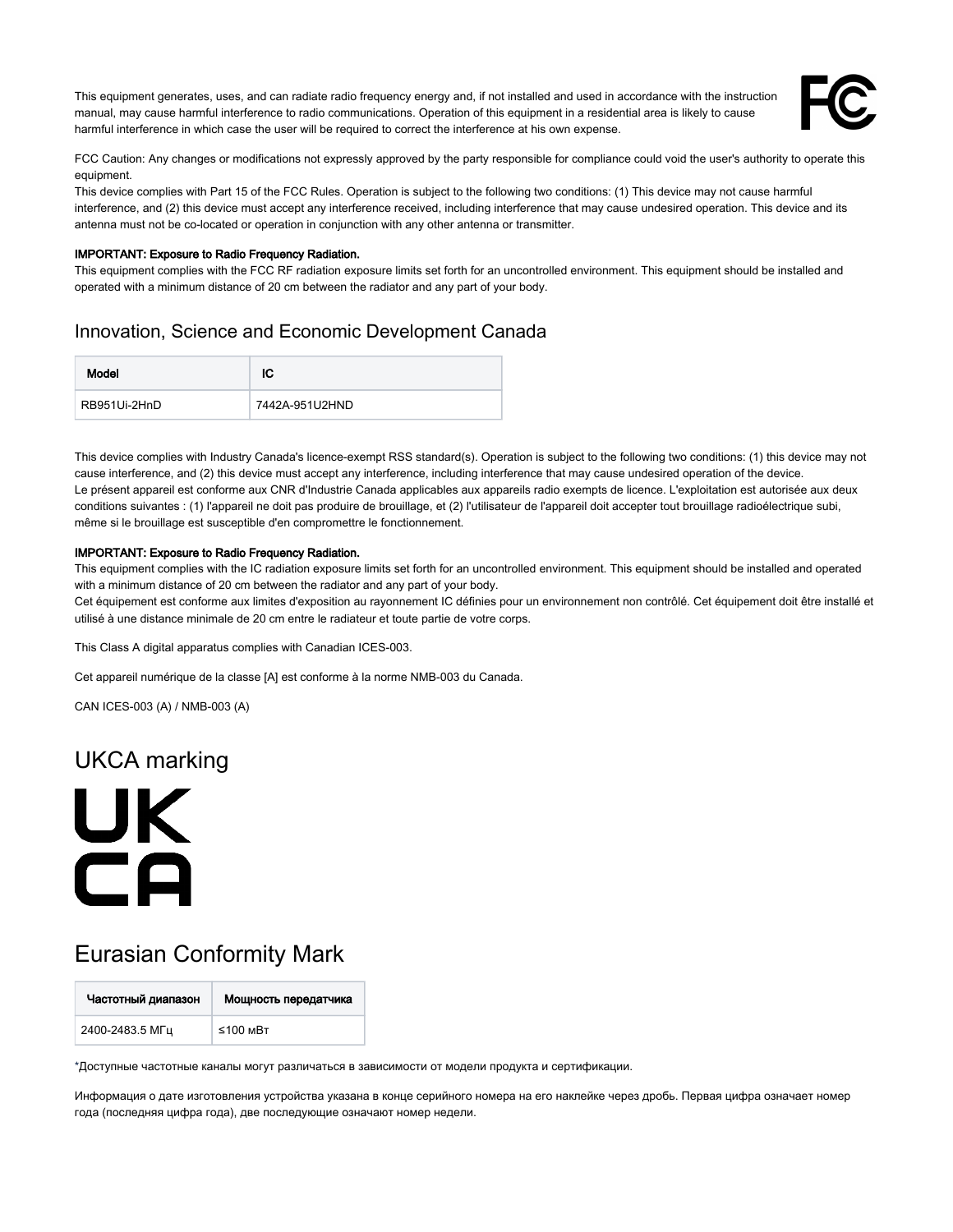Изготовитель: Mikrotikls SIA, Aizkraukles iela 23, Riga, LV-1006, Латвия, [support@mikrotik.com.](mailto:support@mikrotik.com) Сделано в Китае, Латвии или Литве. Cм. на упаковке.

Для получения подробных сведений о гарантийном обслуживании обратитесь к продавцу. Информация об импортерах продукции MikroTik в Российскую Федерацию: <https://mikrotik.com/buy/europe/russia>

Продукты MikroTik, которые поставляются в Евразийский таможенный союз, оцениваются с учетом соответствующих требований и помечены знаком EAC, как показано ниже:

### Norma Oficial Mexicana

Rango de frecuencia (potencia de salida máxima): 2400-2483.5 MHz (30 dBm). Los canales de frecuencia disponibles pueden variar según el modelo y la certificación del producto.

EFICIENCIA ENERGETICA CUMPLE CON LA NOM-029-ENER-2017.

La operacion de este equipo esta sujeta a las siguientes dos condiciones:

- Es posible que este equipo o dispositivo no cause interferencia perjudicial y.
- Este equipo debe aceptar cualquier interferencia, incluyendo la que pueda causar su operacion no deseada.

Fabricante: Mikrotikls SIA, Brivibas gatve 214i, Riga, LV-1039, Latvia.

País De Origen: Letonia; Lituania; China (Republica Popular); Estados Unidos De America; Mexico.

Por favor contacte a su distribuidor local para preguntas regionales específicas. La lista de importadores se puede encontrar en nuestra página de inicio – <https://mikrotik.com/buy/latinamerica/mexico>.

## The National Commission for the State Regulation of Communications and Informatization by Ukraine

Виробник: Mikrotikls SIA, Brivibas gatve 214i Рига, Латвія, LV1039.

Робоча частота (Максимальна вихідна потужність): 2400-2483.5 МГц (20 дБм).

Λ Справжнім Mikrotikls SIA заявляє, що маршрутизатор відповідає основним вимогам та іншим відповідним положенням директиви 2014 /53/EC, а також суттєвим вимогам Технічного регламенту радіообладнання, затвердженого постановою Кабінету Міністрів України від 24 травня 2017 року № 355.

Для експлуатації в Україні необхідно отримати дозвіл на експлуатацію у порядку, затвердженому рішенням НКРЗІ від 01.11.2012 № 559, зареєстрованому в Міністерстві юстиції України 03.01.2013 за № 57/22589.

### CE Declaration of Conformity

Manufacturer: Mikrotikls SIA, Brivibas gatve 214i Riga, Latvia, LV1039.

Hereby, Mikrotīkls SIA declares that the radio equipment type [RB951G-2HnD,](https://mikrotik.com/product/RB951G-2HnD) RB951Ui-2HnD is in compliance with Directive 2014/53/EU. The full text of the EU declaration of conformity is available at the following internet address: <https://mikrotik.com/products><sup>&</sup>

#### Frequency bands terms of use